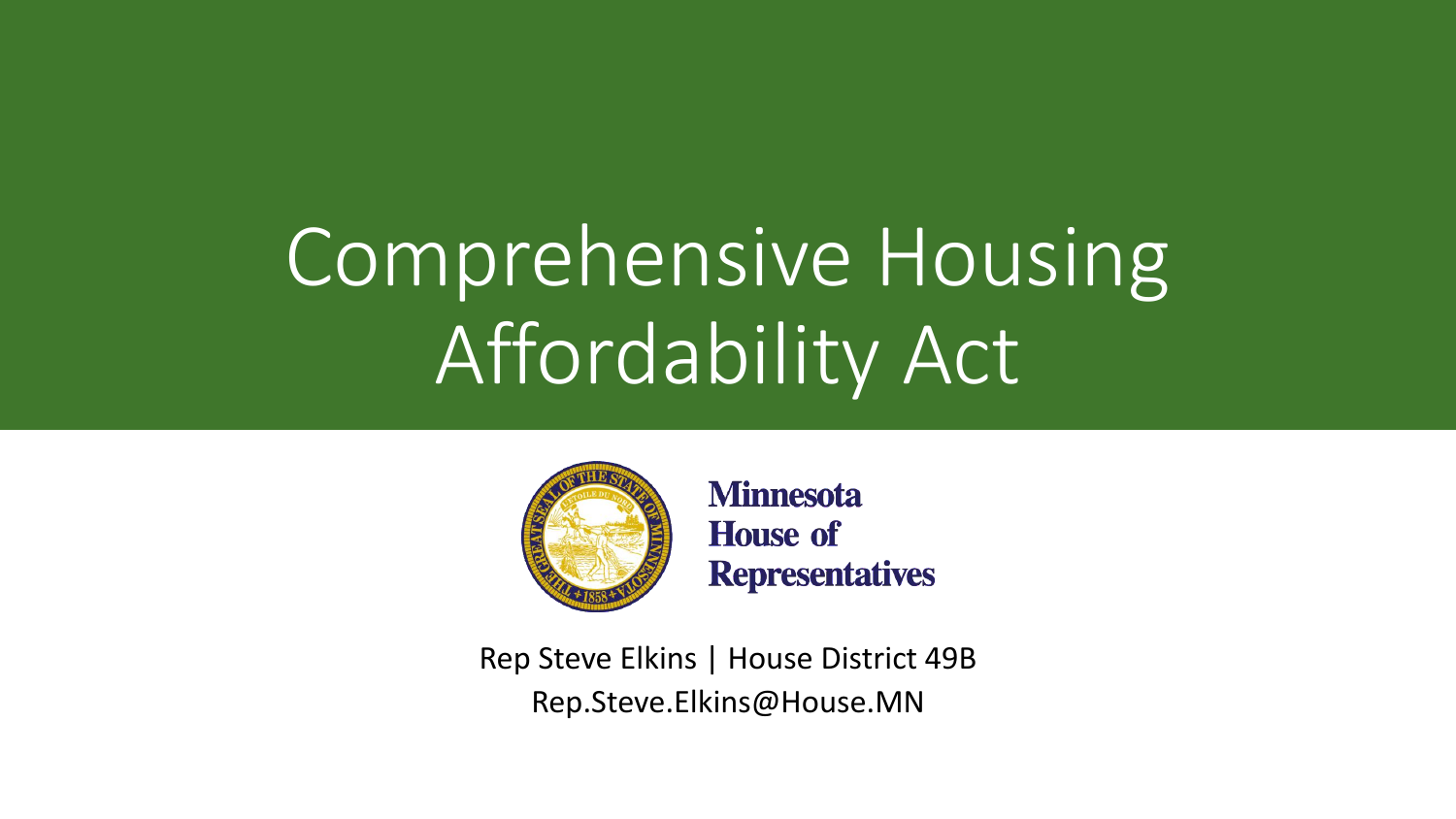# Flaming Hoops

OPINION EXCHANGE

#### **Twin Cities housing: The 'flaming** hoops' separating builders and cities

How the past brought us to where we are, and how the present will fail to get us to where we need to be.

By STEVE ELKINS FEBRUARY 14, 2020 - 5:45PM



ILLUSTRATION BY MARTIN GEE FOR THE STAR TRIBUNE

A consensus seems to exist that we're not building enough housing in the Twin Cities, especially the relatively affordable housing we need for a workforce that will keep our economy growing.

By the Metropolitan Council's estimates, the average of 9,500 housing units we've been building per year over the past decade is 30% less than the 14,000 units per year we need to keep up with demand. The affordable housing picture is worse; we're building just one-fifth of what's needed.

#### • Basic Premise:

Because Cities are not allowed to assess cost-based development impact fees to recover their infrastructure costs, directly, they use a variety of fees and zoning restrictions to slow development and recover their costs, indirectly.

*Cities will not increase property taxes on existing taxpayers to fund new housing development that existing residents don't even want.*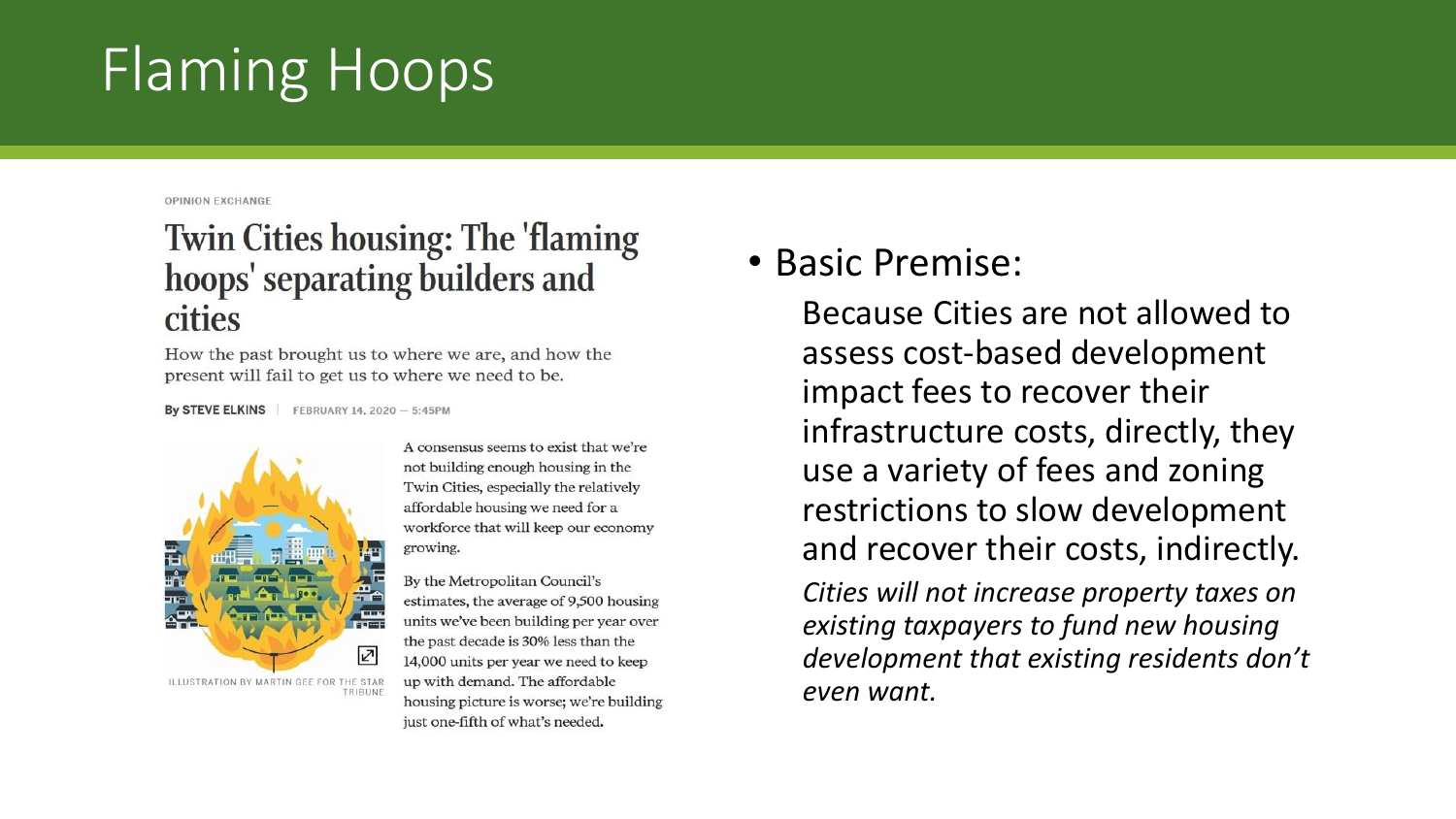## Guiding Principals

- New Development should "Pay its own way" (But no more!)
	- Existing taxpayers should not have to pay the infrastructure costs for new residents
	- Cities should not use the development process as a "profit center"
- The Zoning process for new homes should be "By Right"
	- The building "entitlement process" must be streamlined to reduce risk and speed the "time to market".
- The reformed process must result in a housing pipeline which provides enough new and relatively affordable workforce housing to provide shelter to every family in our growing population.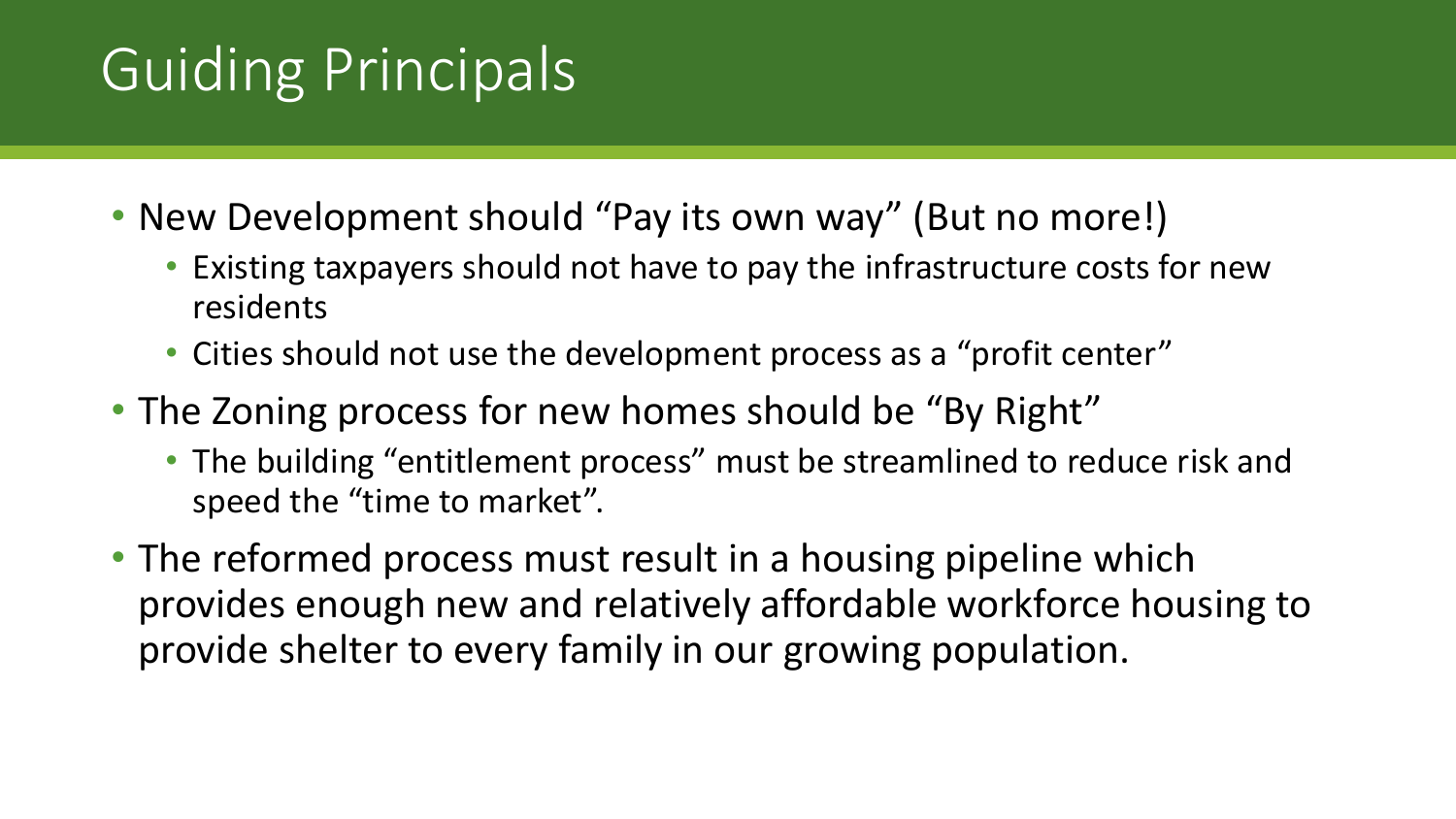### What the draft bill does NOT require

- Two Things that the draft bill does not do:
	- It does not abolish the Planned Unit Development Process
		- It does require mutual agreement between the city and the developer to enter into the PUD process for a housing development that is code-compliant.
	- It does not require cities to only permit affordable housing to be built
		- It does limit cities from prohibiting the construction of affordable homes
		- The market should decide what gets built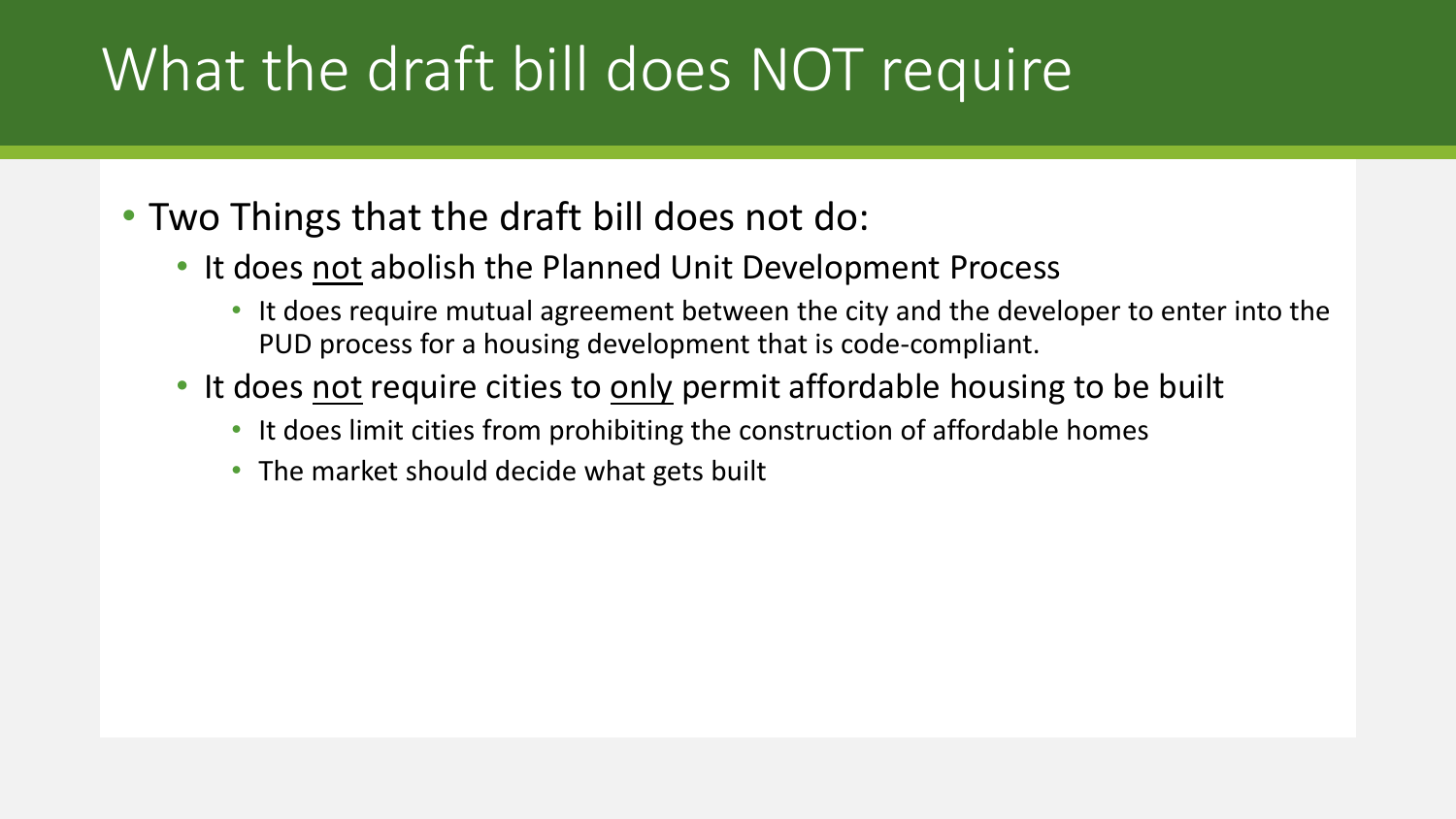#### Tactics Used to Delay Development

- Development Moratoria
- Refusal to extend the "MUSA Line"
	- The MUSA Line is extended upon application to the Metropolitan Council by a city that it runs through
- Requirement to use the Planned Unit Development Process
	- The PUD process was introduced to accommodate building sites with unique site limitations and to facilitate unique development concepts not envisioned by the rest of the zoning code as an alternative to the variance process.
	- Under PUD, everything is negotiable between the city and the developer
	- In many cases, cities and developers enter into voluntary PUD agreements for the right reasons.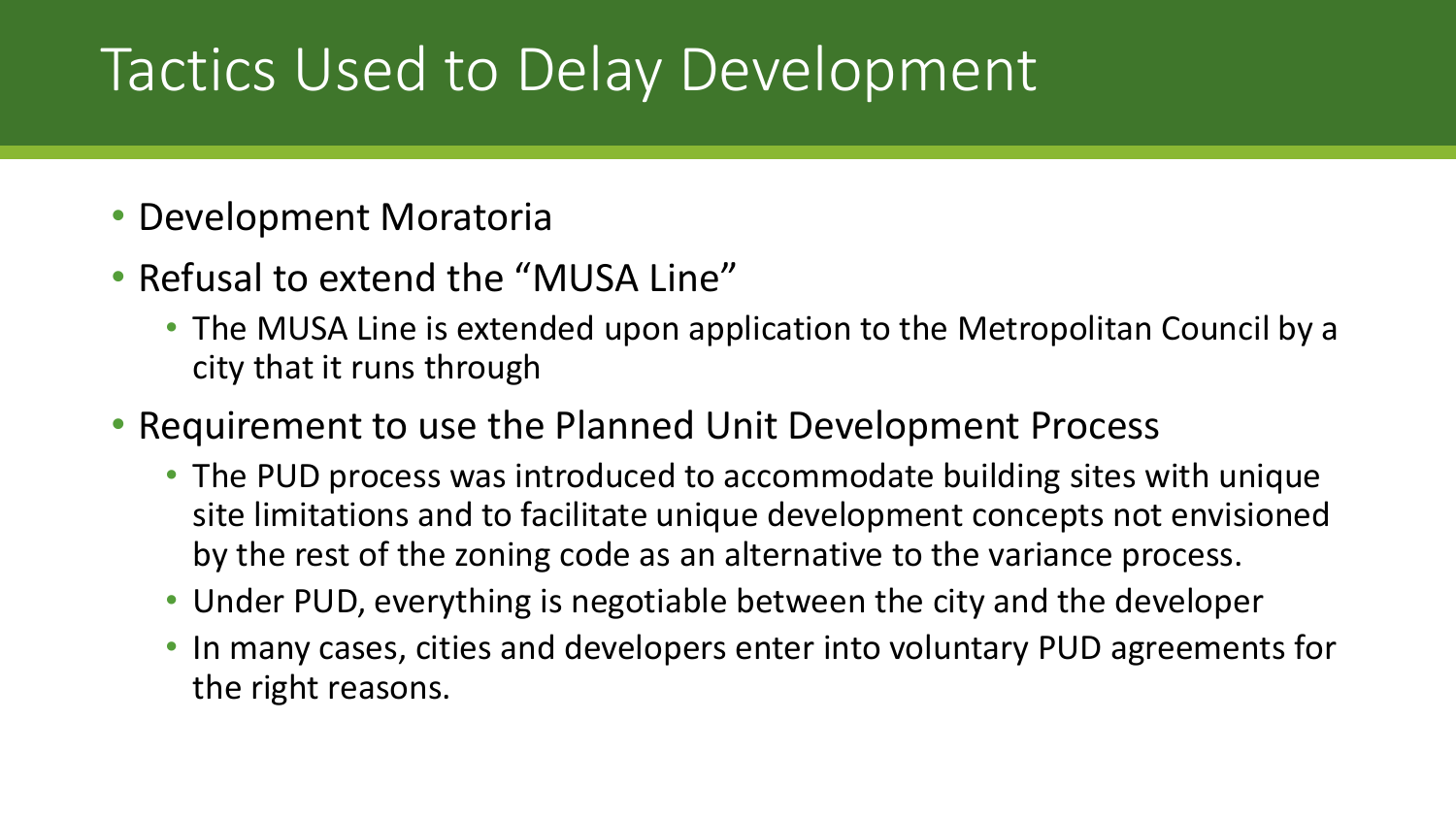#### Tactics Used to Recover Infrastructure Costs, **Indirectly**

- Overloading other Fees
	- Park Dedication Fees
	- Building Permitting/Inspection Fees
- Requirement to use the Planned Unit Development Process
	- Under the PUD process, everything is negotiable, including the features that the developer must finance.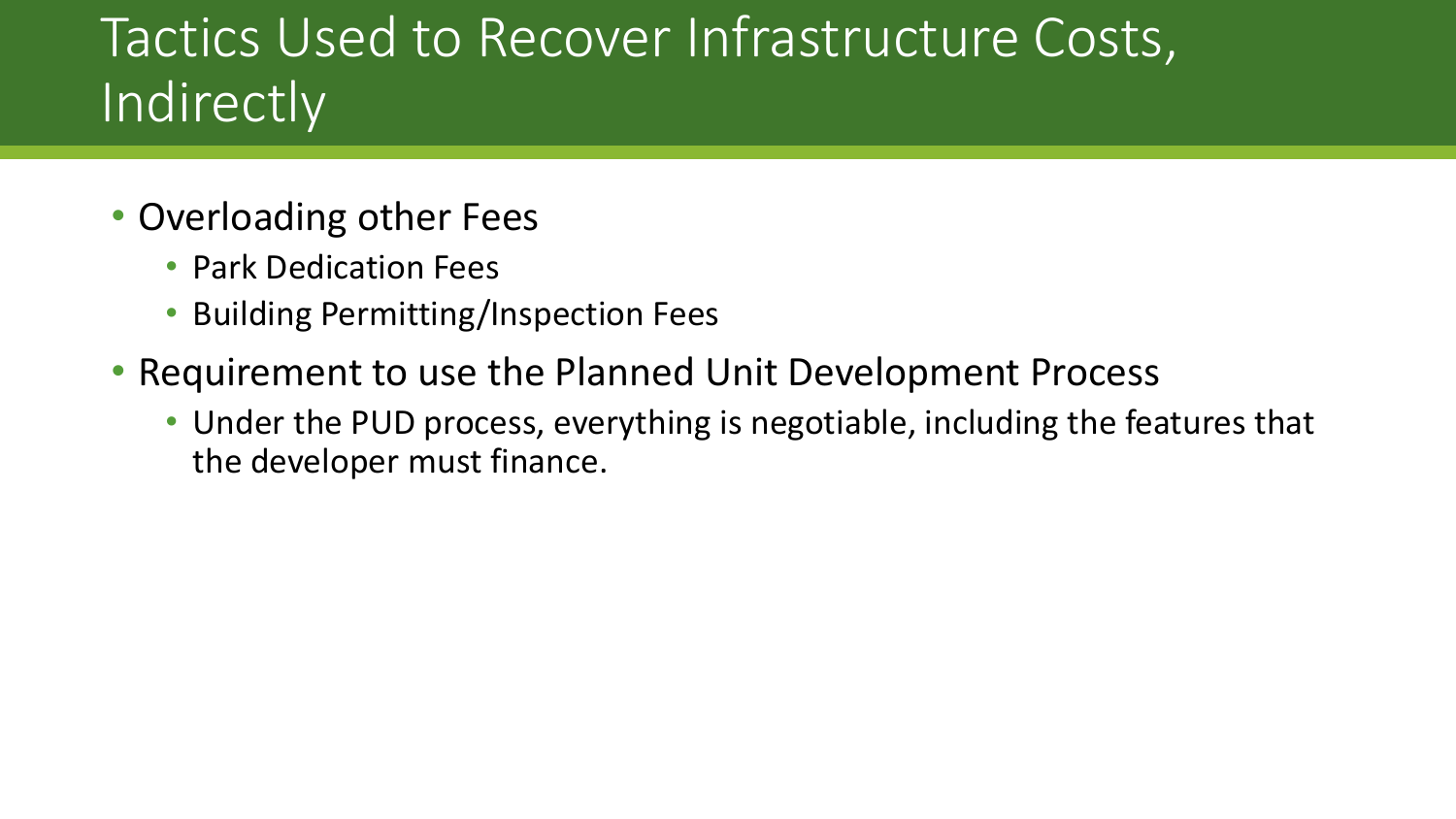### Tactics Used to Increase Home Valuations

- Large Minimum Lot Sizes, setback requirements
	- 1/5 Acre ( or less) was common in central cities and streetcar suburbs
	- ¼ Acre became customary in 2<sup>nd</sup>/3<sup>rd</sup> tier suburbs in the 60's
	- $\frac{1}{2}$  Acre is becoming commonplace in newly developing suburbs
	- 2  $\frac{1}{2}$  Acres is common in exurban areas
- Extensive Open Space dedication, in addition to Park Dedication
- Building Esthetics & Amenities Requirements
	- No Vinyl Siding
	- Multicar Garages
- Requirement to use the Planned Unit Development Process (As a means of enforcing the other requirements)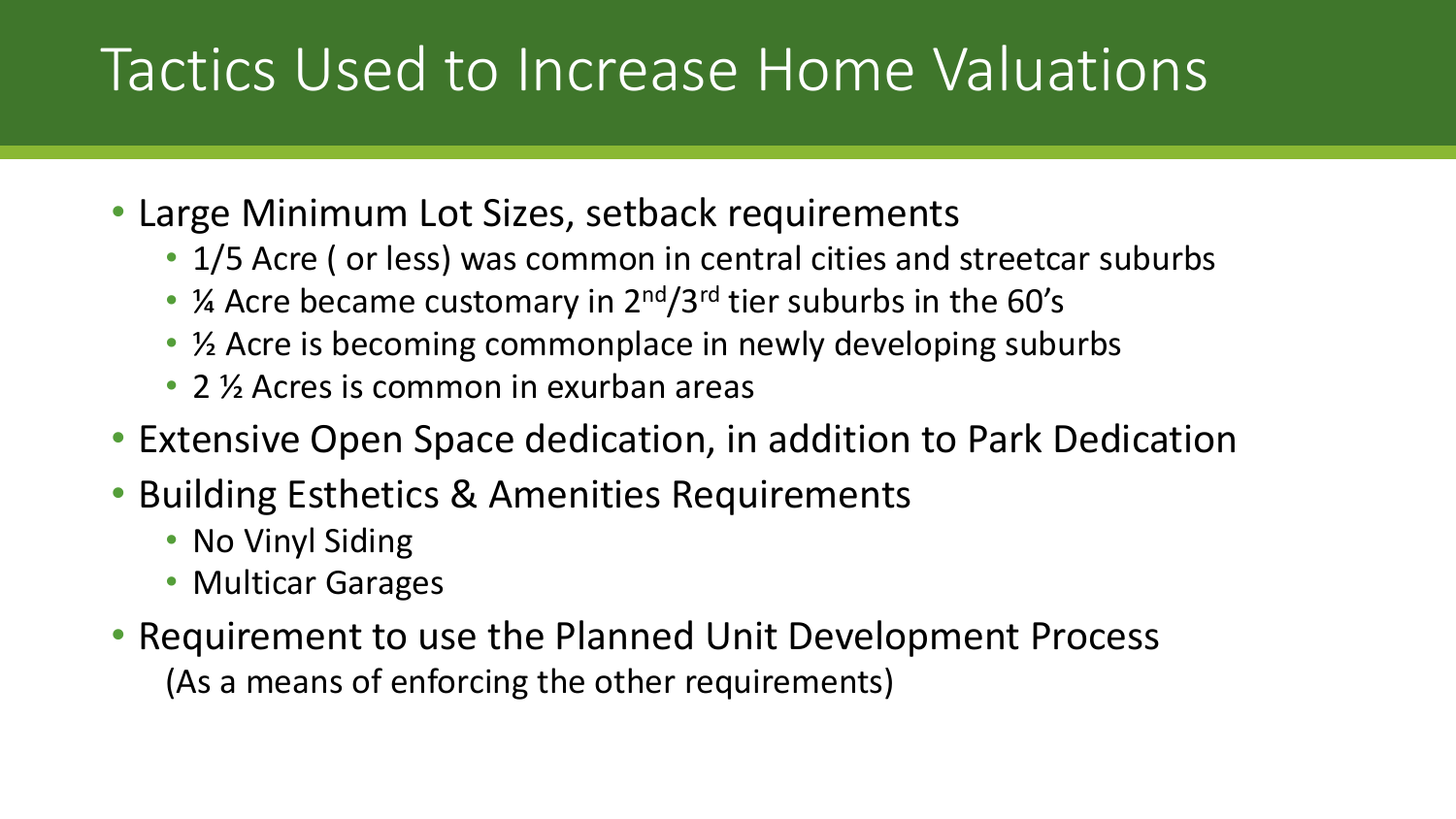#### Fiscal Incentives Drive Municipalities to Favor Expensive Housing



[Source: Study of the Metropolitan Area Fiscal Disparities Program](https://www.revenue.state.mn.us/sites/default/files/2018-11/fiscal-disparities-study-full-report.pdf) [Tischler Bise for the MN Dept of Revenue, 2012, Page 143](https://www.revenue.state.mn.us/sites/default/files/2018-11/fiscal-disparities-study-full-report.pdf)

- For a growing suburban city, only expensive homes provide a positive net fiscal impact.
- Home value above \$500K is taxed at 1.25 times the rate of home value up to \$500K, providing an extra bonus for especially expensive homes.
- Building Permit Fees are based upon home value.

*Many elected local officials are unaware of these incentives, but all city managers know this.*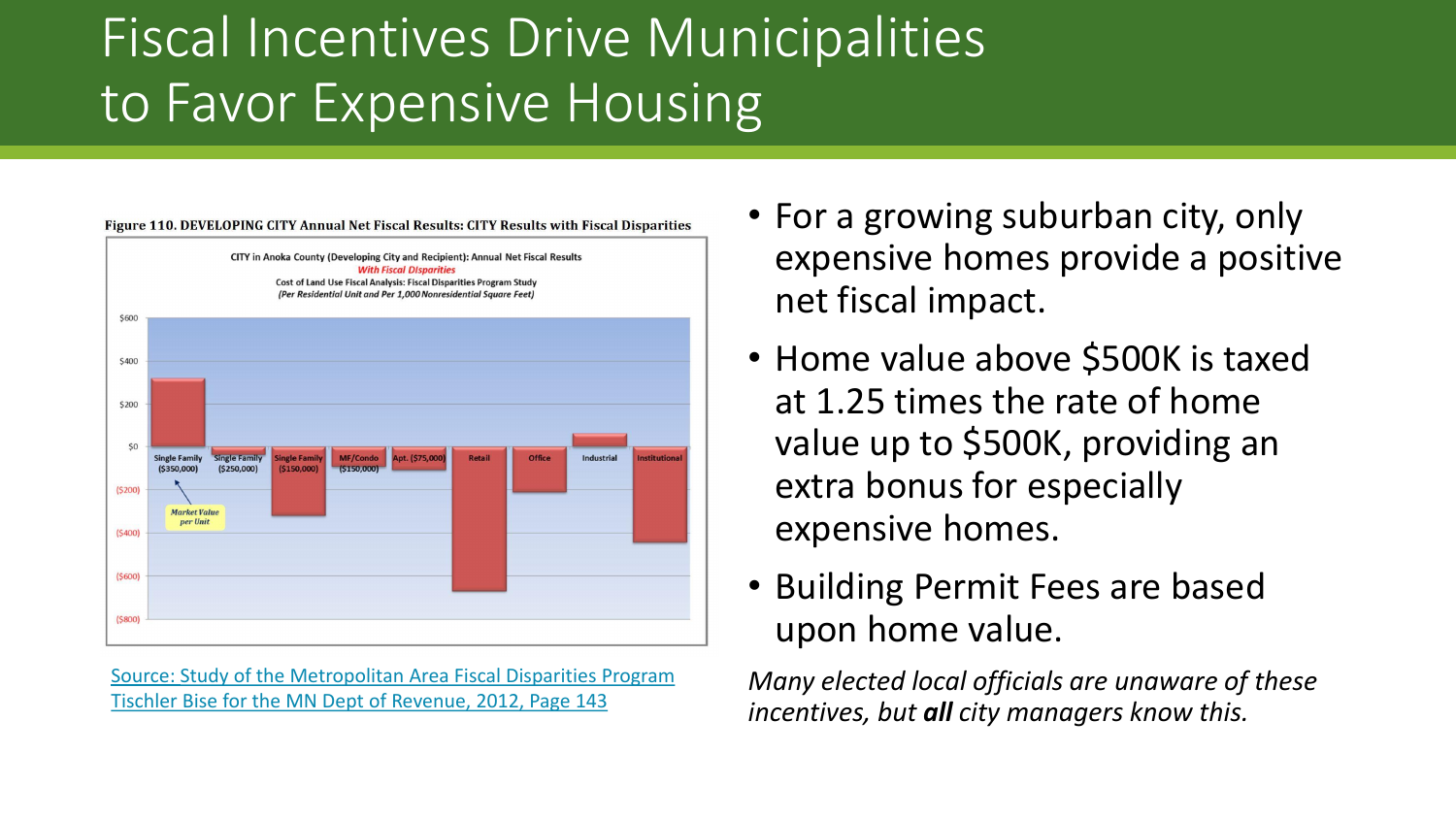### Tactics Used to Block Multifamily Housing

- Guiding Land for Multifamily Housing (But not zoning for it)
	- To qualify for the Livable Communities grant program administered by the Metropolitan Council, cities must guide a "fair share" of land for the development of multifamily housing in their Comp Plans
	- Under current state law, Cities must conform their Zoning to their Comp Plans within 9 months of adopting a change to their Comp Plan, but there are no consequences for not doing so.
	- When conflicts are exposed, some cities resolve the conflict by changing their Comp Plan to match their Zoning (which is not the intend of State Law).

*My bill effectively bans these practices by requiring cities to resolve the conflict by Rezoning to match the Comp Plan within 9 months of adopting a Comp Plan change, or upon receipt of a Comp Plan conformant development proposal.*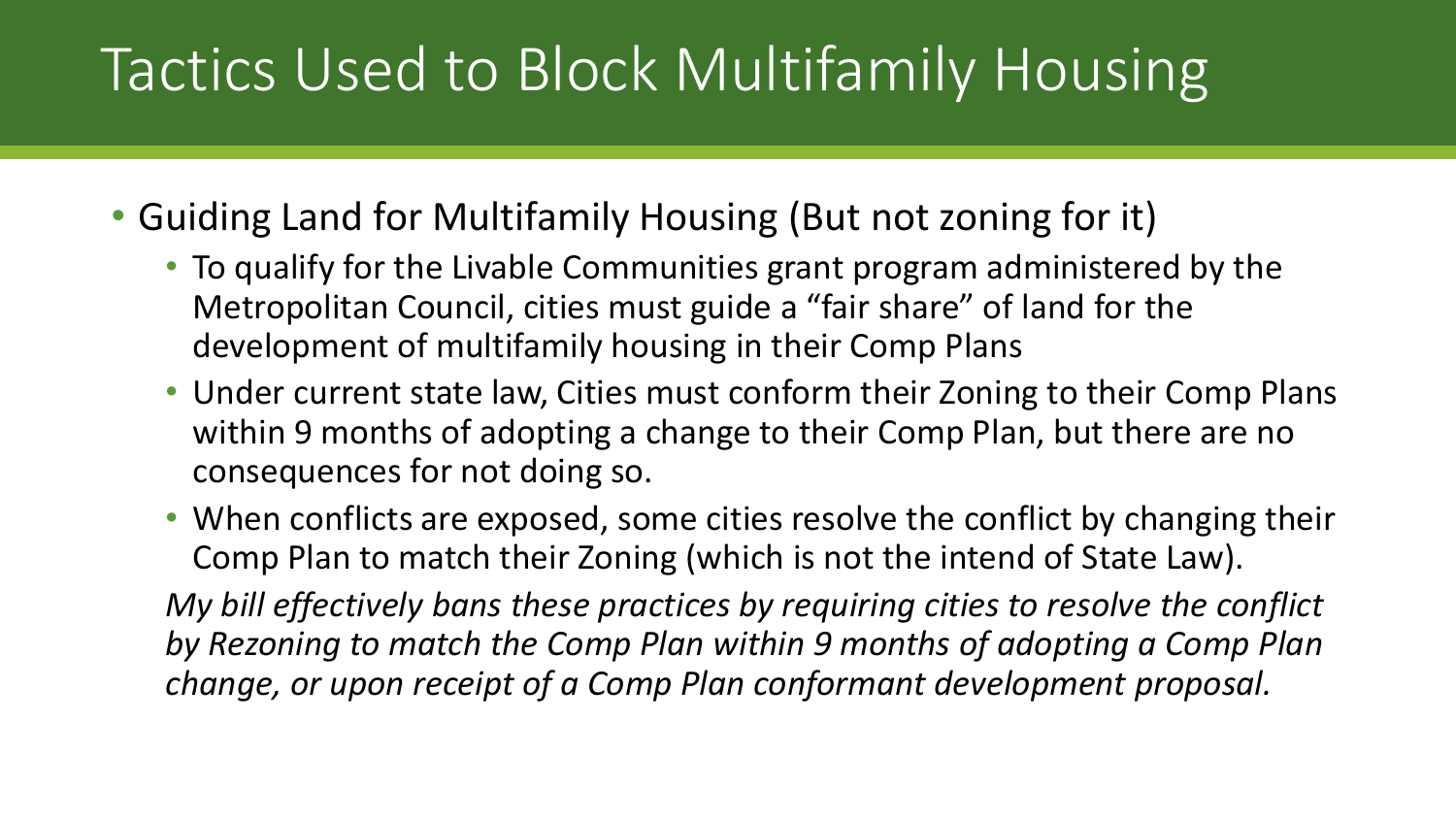## Cost of Residential Lots is Skyrocketing!



- Restrictions on the supply of buildable lots are the key driver of housing cost inflation.
	- Housing financiers will not finance projects where the cost of "dirt" is more than 25-30% of the final cost of the home.
	- Multiply the cost of the lot by 4 to determine the minimum price of a home that can be built on the lot.

*The cost of building materials and labor will be resolved by the market, over time. The cost of land is institutional and is driven by zoning policy.*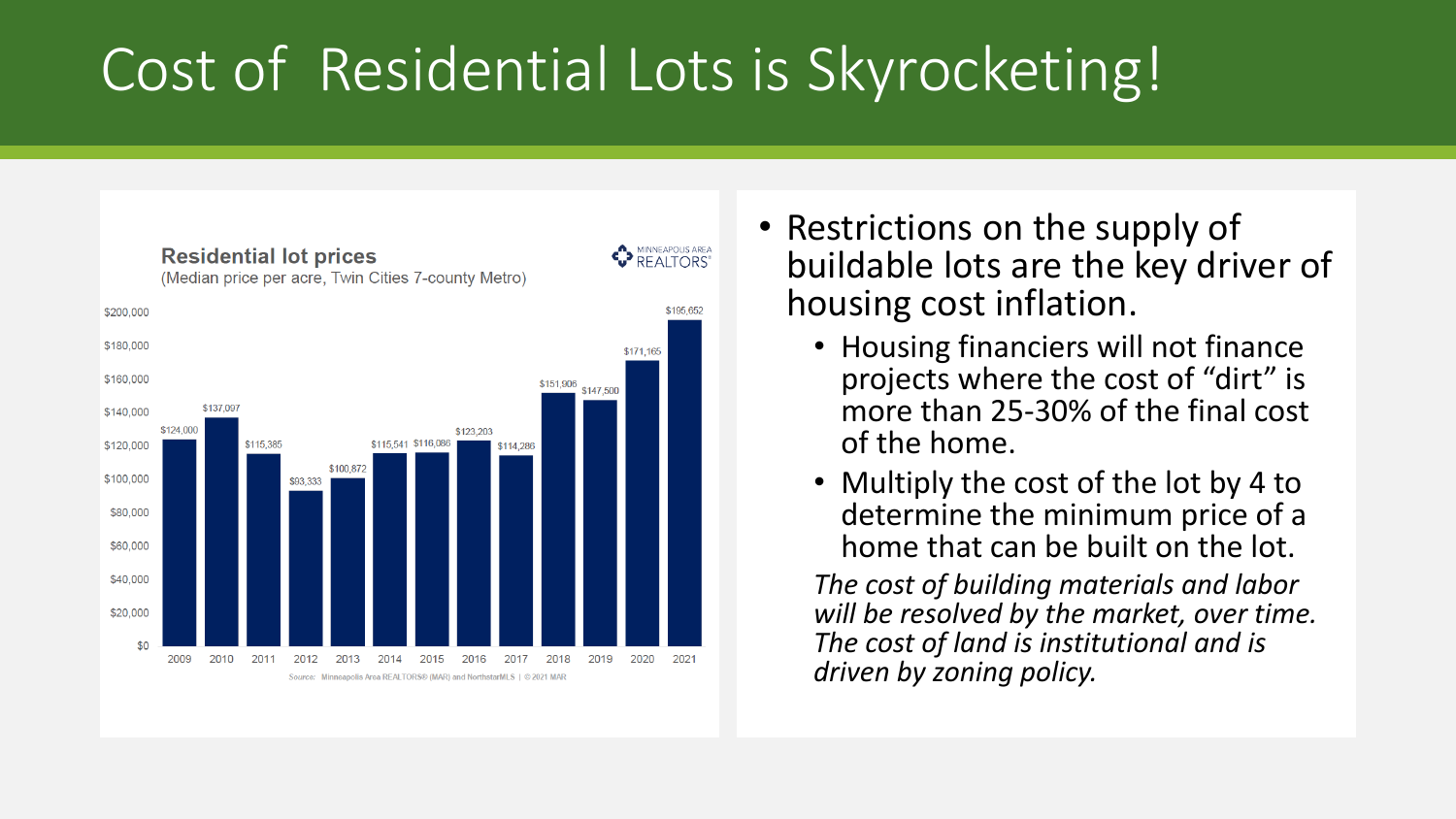#### The Deal

- In exchange for losing their authority to use these tactics, the cities would gain the ability to directly assess Development Impact Fees (new development) and establish Street Improvement Districts (redevelopment) to directly cover the infrastructure costs driven by new development, with constraints:
	- Infrastructure projects must be described in the city's approved Comprehensive Plan and costed out in the city's Capital Improvement Plan, and the project assessment boundaries and basis of assessment must be established in those plans.
	- Affected property owners must be engaged in the development of the plans.
	- Revenues collected must be segregated in a fund for that project.
	- Unused funds must be refunded proportionately to the funding property owners.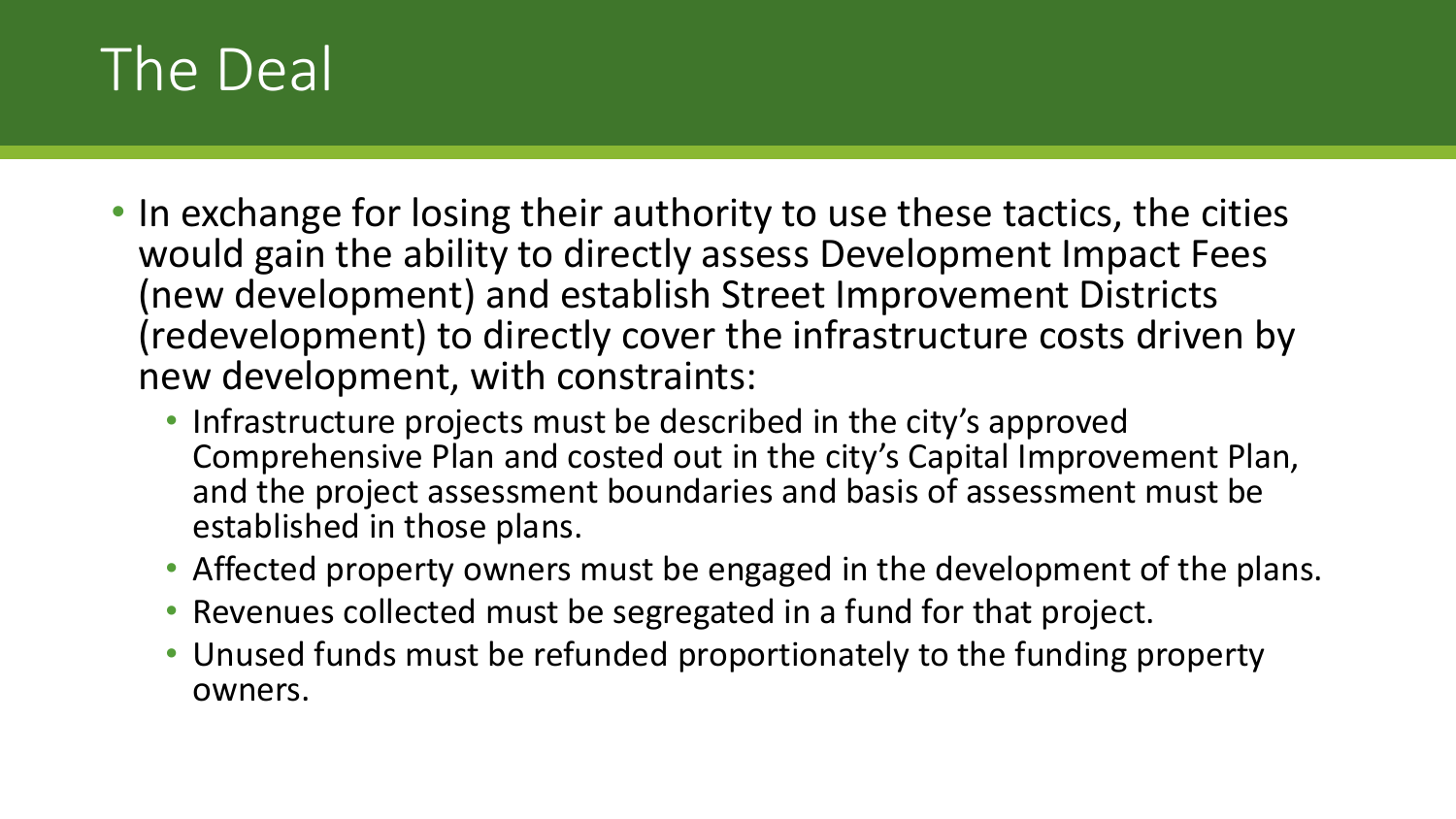#### What does an "Affordable" Home Look Like, Today?

- My Legislative Assistant's New Home:
	- 1,578 sq ft home
	- 4,792 sq ft lot (1/9th Acre)
	- 1 Parking Space (tuck under garage on back alley)
	- Vinyl Siding
	- Fixer-upper
	- Purchased for \$305K

*Why shouldn't it be legal to build a new home like this, today, in a developing community?*

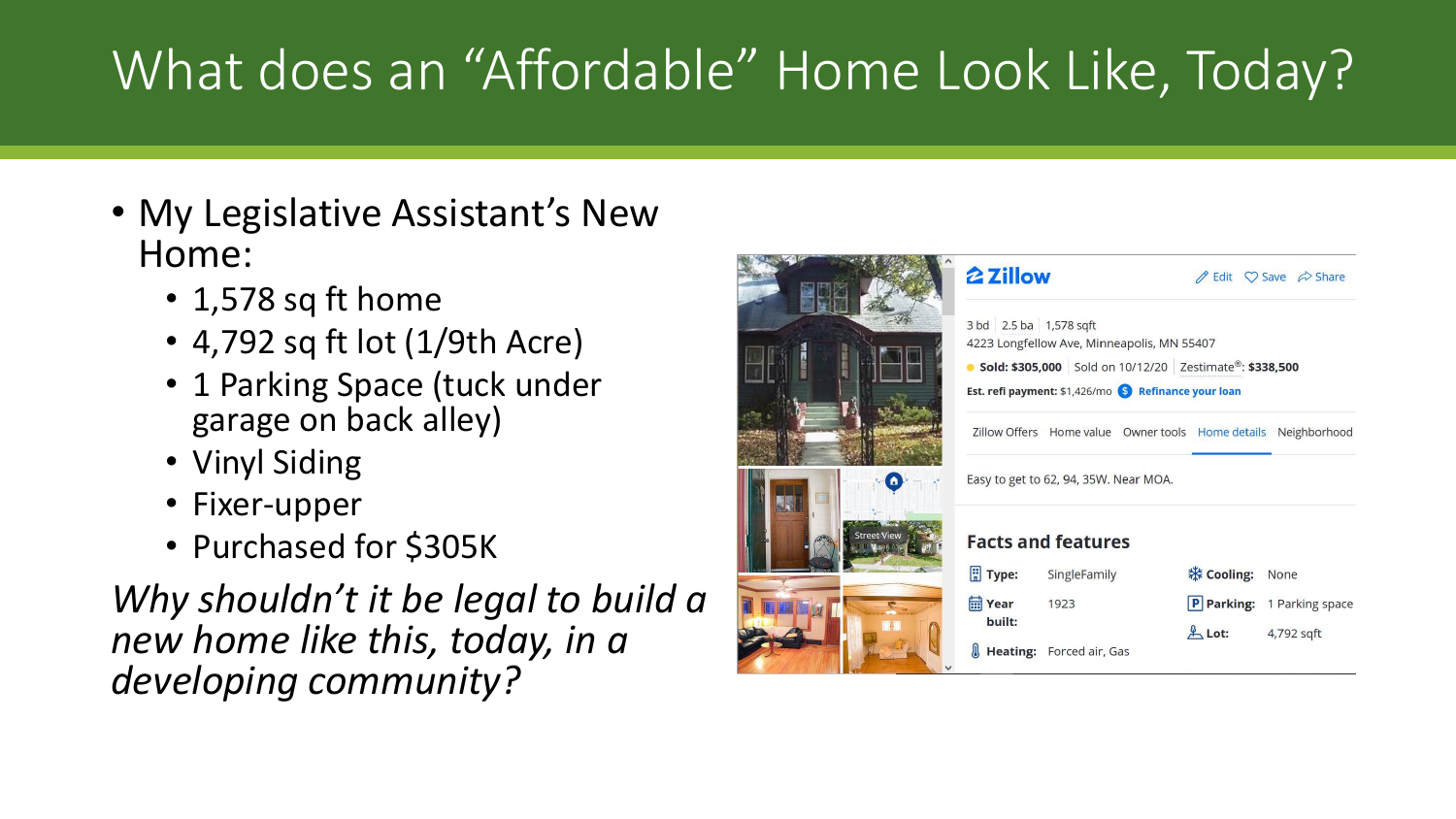### Initial Reactions

- The Cities would like to see Development Impact Fees and Street Improvement Districts allowed, but don't want any limitations on their "Local Control" over zoning and fees.
- The Housing Developers don't want to see Development Impact Fees or Street Improvement Districts allowed, but want all the zoning and fee abuses curtailed.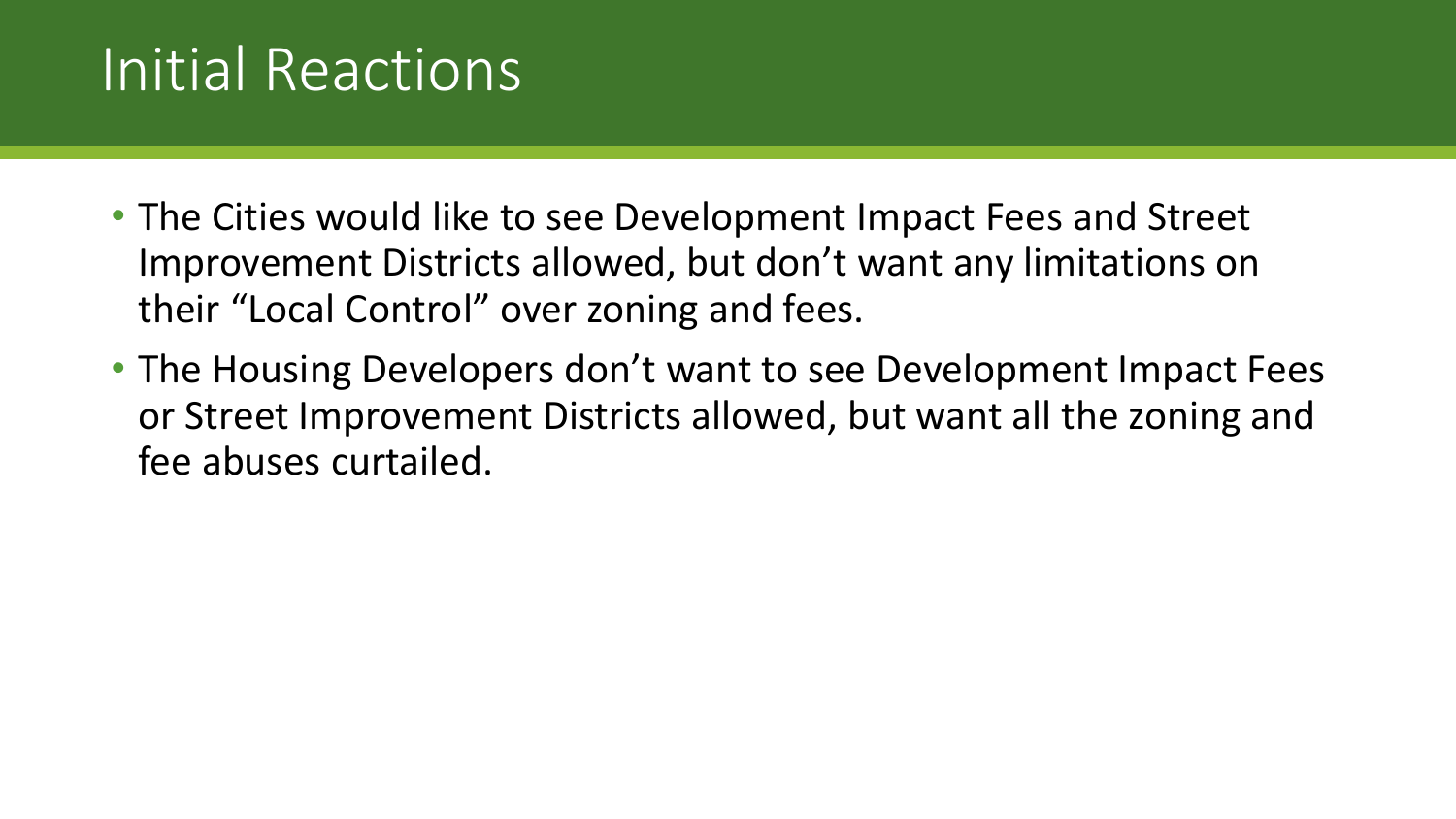#### The Statutory Framework for Planning & Zoning

- Minnesota is a "Dillon's Rule" State
	- Cities have the authorities granted to them by the State
- Chapter 462 governs zoning, statewide
- Chapter 473 (The Metropolitan Land Use Planning Act) governs cities in the Metro area.
- These statutes were last subject to a comprehensive update in 1995